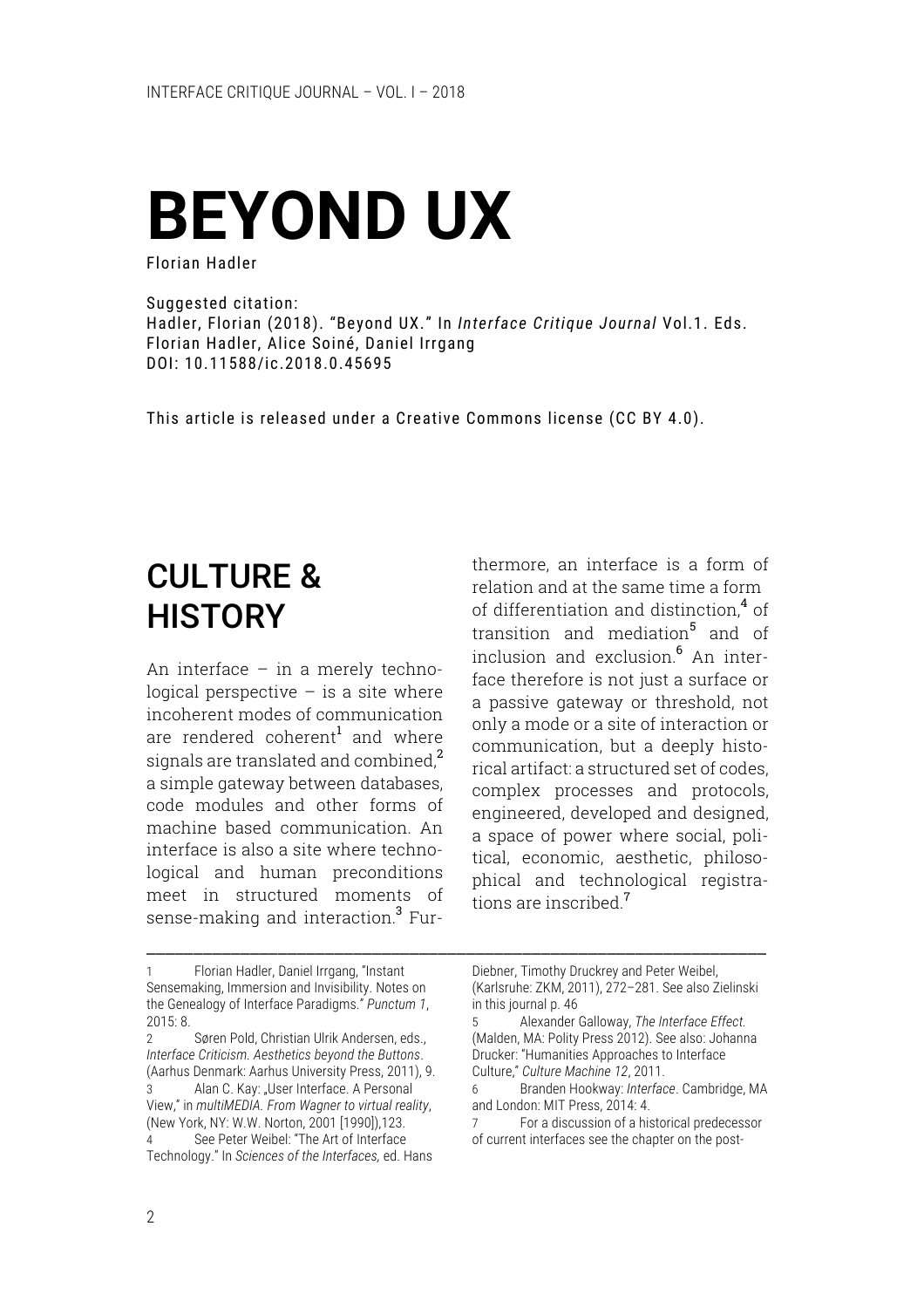The interface is a cultural and historical phenomenon.<sup>8</sup>

# WORLD-RELATION AND -PERCEPTION

Our techno-ecological surroundings appear dialectical and paradoxical: Surface refers to depth, perceptibility implies imperceptibility, simplicity is built upon complexity, usage includes being used. With the dissolution of computation into networked ondemand resources, with distributed ledger technologies and decentralized infrastructures for storage, information and data retrieval, with far field voice recognition and context-sensitive service design, large parts of our techno-ecological surroundings are accessible only through the interface of connected apparatuses. The interface therefore has a very specific role in these dialectics: it not only conveys between human and machine (and machine and machine for that matter), but it also oscillates between object and subject, between tool and agent. An interface constitutes the boundaries between human and machine, holding them apart by linking them together, drawing thin and pre-

–––––––––––––––––––––––––––––––––––––––––––––––––––––––––––––––––– office counter in the 1930s from Susanne Jany in this volume on p. 82. 8 Hadler, Irrgang, "Instant Sensemaking,

liminary lines between them. The interface is validated by the user $9$ both become an ensemble.<sup>10</sup> constantly renegotiating the intersections between human, machine and environment. The operational iconicity of the (graphical) interface  $-$  eq. its ability to instantly manipulate its object by manipulating its visible representation  $-$  is a recursive hermeneutic operation that redefines our relation to the world.<sup>11</sup> Through this convergence of human, machine and environment, the interface is not just a process or device, but rather a way to see, understand and act within our ubiquitous techno-ecological surroundings, providing access to a mediated world. To paraphrase the famous quote from Wittgenstein's Tractatus ("The subject does not belong to the world; rather, it is a limit of the world."<sup>12</sup>), one could argue that the interface belongs neither to the machine nor the user, but designates and negotiates their limits through their connection<sup>13</sup>

The interface impacts our perception of and relation to the world.

Immersion and Invisibility," 21.

See the article from Lasse Scherffig on cybernetic perspectives on the interface in this volume on p. 58.

<sup>10</sup> An idea that is obviously employed by actornetwork-theory, and also discussed in the text by Max Bense on the automobile, in this volume on p. 112.

<sup>11</sup> The operational iconicity and recursive hermeneutics become highly sensitive in the case of ground based drone operations, as discussed by Olia Lialina in her article on Rich User Experience in this volume on p. 176.

<sup>12</sup> Ludwig Wittgenstein, *Tractatus Logicus Philosophicus*, (London: Routledge & Kegan Paul, 1961 [1922]), sect. 5.632.

<sup>13</sup> Hadler, Irrgang, "Instant Sensemaking, Immersion and Invisibility," 11.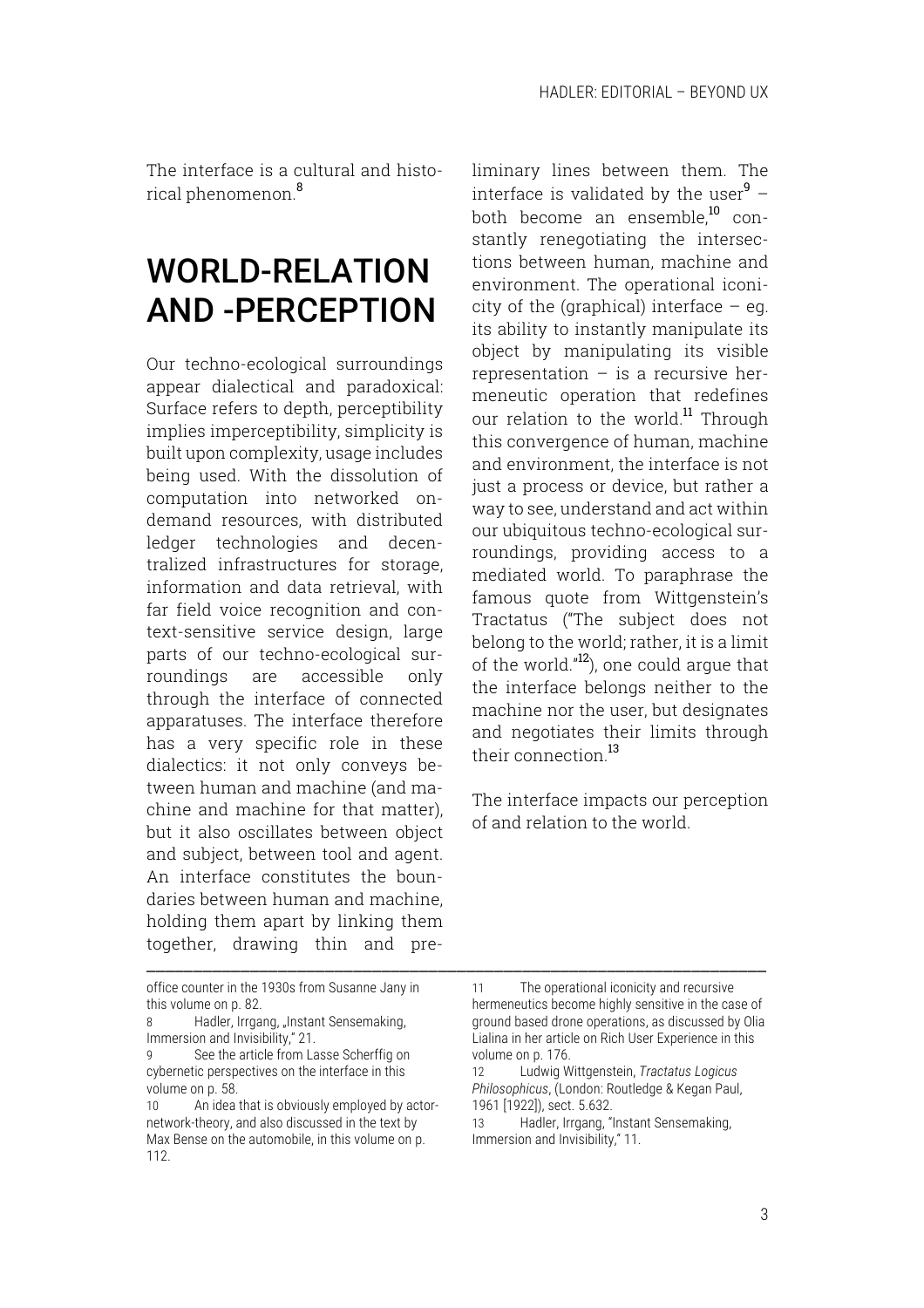### ENGAGEMENT AND IMMERSION

The form and structure of media is shifting from linear and multi- or non-linear information towards instantaneous and simultaneous interaction<sup>14</sup>, enhanced through ever more intuitive, immersive and conversational applications and services. If we expand the definition of the narrative from a sequence of events towards connecting, supplying and rendering information.<sup>15</sup> the definition of text towards service and the definition of viewer or reader towards user, we can identify some wellknown mechanisms and structures within these (not so) new media paradigms. Known as flow,<sup>16</sup> enqagement<sup>17</sup> or continuity of experience<sup>18</sup> in the various human interface quidelines is the *découpage* classique or continuity editing from

16 See the description of Microsoft Fluent Design: https://fluent.microsoft.com/, accessed on march  $7<sup>th</sup>$  2018.

film practice and theory.<sup>19</sup> Its aim is to create a sense of consistency between different elements and to immerse the user.<sup>20</sup> These effects of immersion are incredibly important for the monetization of most webbased user-facing services and applications: Metrics such as returning user and retention rate are crucial KPIs<sup>21</sup> for almost every tech-based B2C<sup>22</sup> business model, as they indicate the time a user spends on a service or application, which correlates directly with the user value, eg. money spent either through conversions or money made through advertising. The more immersive a service is, the higher the value per user. Immersion is achieved with coherent design and intuitive control, but also with gamification mechanisms like quantification and instant gratification via social feedback. These dopamine fueled regimes<sup>23</sup> of visibility – or rather accessibility with

––––––––––––––––––––––––––––––––––––––––––––––––––––––––––––––––––

For a broader discussion of immersive media, pre-digital illusionary spaces and the role of the body see also the article from Julie Woletz in this volume on p. 96.

<sup>14</sup> Florian Hadler and Daniel Irrgang: "Nonlinearity, Multilinearity, Simultaneity: Notes on Epistenological Structures," in *Interactive Narratives, New Media & Social Engagement,* ed. Hudson Moura, Ricardo Sternberg, Regina Cunha, Cecilia Queiroz, and Martin Zeilinger (University of Toronto, 2014).

<sup>15</sup> Alan N. Shapiro makes a plea to break down the separation of story-telling and technology in this volume on p. 34.

<sup>17</sup> See the description of iOS Human Interface Guidelines: https://developer.apple.com/ios/humaninterface-guidelines/overview/themes/, accessed on march  $7<sup>th</sup>$  2018.

<sup>18</sup> See the description of Google Material Design: https://material.io/, accessed on march 7<sup>th</sup> 2018.

<sup>19</sup> Jan Distelmeyer elaborates further on the relations between film theory and interface, eg. on the concept of operative images, drawing from the filmmaker Harun Farocki, in this volume on p. 22, and also the takeover of the term "mise en abîme" by

Søren Pold and Christian Ulrik Andersen in their "Manifesto for a Post-Digital Interface Criticism", in *The New Everyday*, 2014,

http://mediacommons.futureofthebook.org/tne/piec es/manifesto-post-digital-interface-criticism, accessed on march  $7^{th}$  2018.<br>20 For a broader discus

<sup>21</sup> KPI: Key Performance Indicator

<sup>22</sup> B2C: Business to Consumer, B2B: Business to Business

<sup>23</sup> There are a number of initiatives that strive to liberate the user from these rules of engagement through a new approach to technology, for example the light phone:

https://www.thelightphone.com/about/ ("Our time and attention are the two most important things that we too often take for granted."), or the center for humane technology: http://humanetech.com/, ("Reversing the digital attention crisis and realigning technology with humanity's best interests."), both accessed on march  $7<sup>th</sup>$  2018.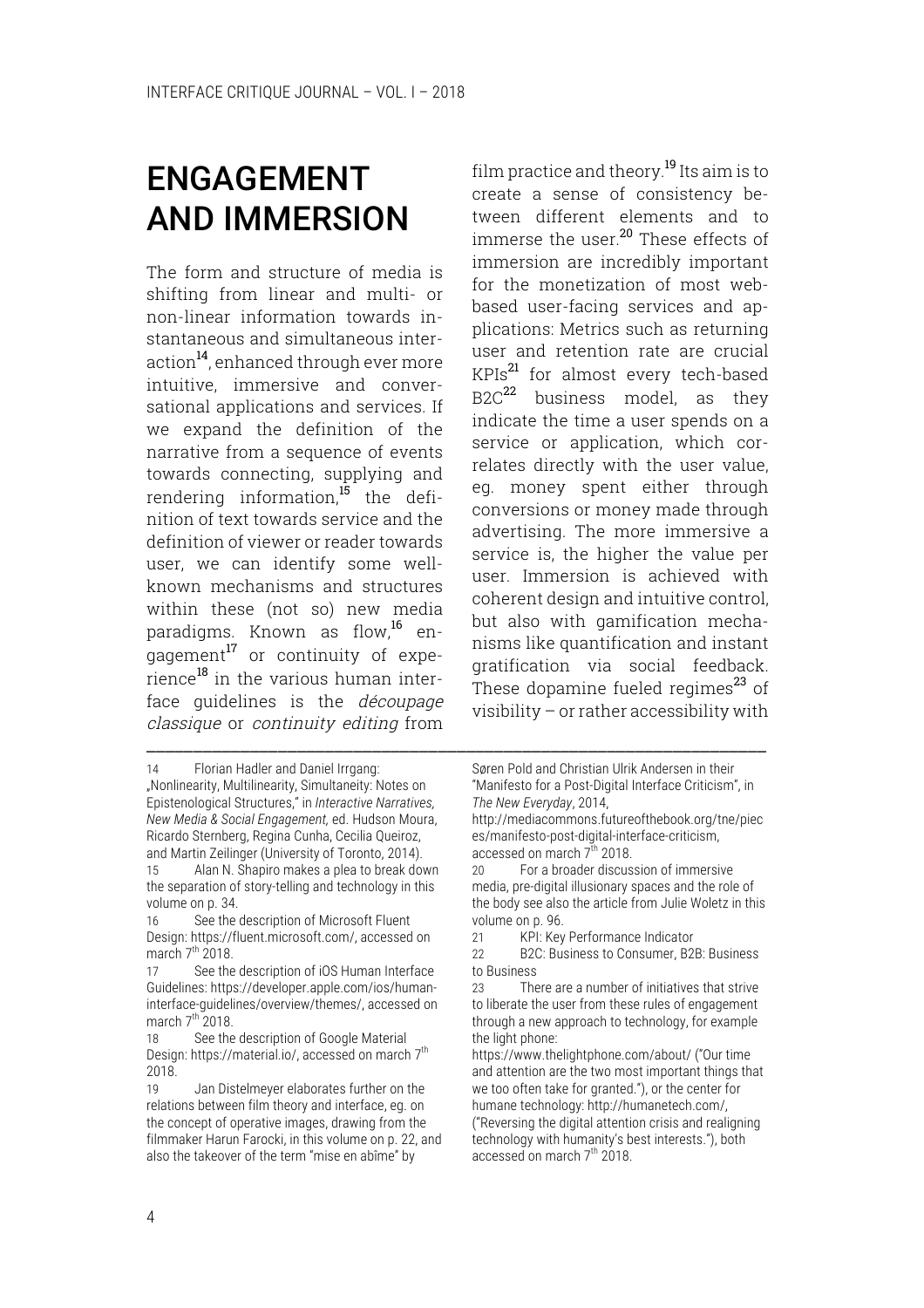regards to conversational, spatial and ambient interfaces such as speech, voice and gesture – are intertwined with corporate brand strategies, demanding attention and engagement and guiding self-narration and identity construction.<sup>24</sup>

The interface governs its users through immersion and engagement.

## INVISIBILITY AND DISSOLUTION

It is a well-known proverb among interface designers that the real problem of the interface is that it is an interface. The goal of each interface design therefore is to disappear and to become invisible or imperceptible, to be so intuitive that the user is no longer aware of using it.<sup>25</sup> This is why although interfaces seem to be the omnipresent (and still mostly visual) blockbusters of contemporary culture, $^{26}$  they at the same time dissolve before our eyes and sink into the background. As Mark Weiser pointed out, the most profound technologies

are the ones that disappear and integrate seamlessly into everyday life, so that they are no longer distinguishable from it. $27$  The best user experience<sup>28</sup> is rendered when the user is not aware of him/herself as being a user of a specific program, but experiences him/herself as the one per-forming a task without noticing the mediation. This concept of embodiment reaches back to the tacit and subconscious control of the cockpit and the automobile,<sup>29</sup> where the user is driving but not commanding.<sup>30</sup>

The interface is most efficient when it is invisible.

#### AGENCY AND DATA GENERATION

This enhanced user experience would not be possible without the constant tracking and measurement of user behavior through all kinds of sources and sensors. The backgrounded technological objects be-

––––––––––––––––––––––––––––––––––––––––––––––––––––––––––––––––––

<sup>24</sup> For the identity effects of snapchat and the role of the interface designer as meta-storyteller see Karl Wolfgang Flender, "#nofilter? Self-narration, Identity Construction and Meta storytelling in Snapchat," in *Interface Critique*, ed. Florian Hadler, Joachim Haupt, (Berlin: Kulturverlag Kadmos, 2016). For the impact of social media on concepts of the Self see Florian Hadler, Gabriel Yoran, "Default Metaphysics – Social Networks and the Self," in *Public Interest and Private Rights in Social Media*, ed. Cornelis Reiman (Oxford, Cambridge, New Delhi: Chandos Publishing, 2012).

<sup>25</sup> See also the text by Siegfried Zielinski in this volume on p. 46.

<sup>26</sup> That is how Jan Distelmeyer calls it on p. 22.

<sup>27</sup> Mark Weiser, Rich Gold, John S. Brown, "The Origins of Ubiquitous Computing Research at PARC in the late 1980s," *IBM Systems Journal 38*, (1999). See also the text by Olia Lialina on the history and origins of the term user experience in this volume on p. 176.

<sup>29</sup> See Branden Hookway: *Interface*, p. 147, and the artwork from Branden Hookway and Maria Park that depicts the flight cockpit as an early prototype of human-machine-interaction in this volume on p. 160. See also the text by Max Bense on the automobile and the self in this volume on p. 112.

<sup>30</sup> Terry Winograd and Fernando Flores: *Understanding Computers and Cognition: A New Foundation for Design* (Norwood NJ: Ablex Publishing, 1986).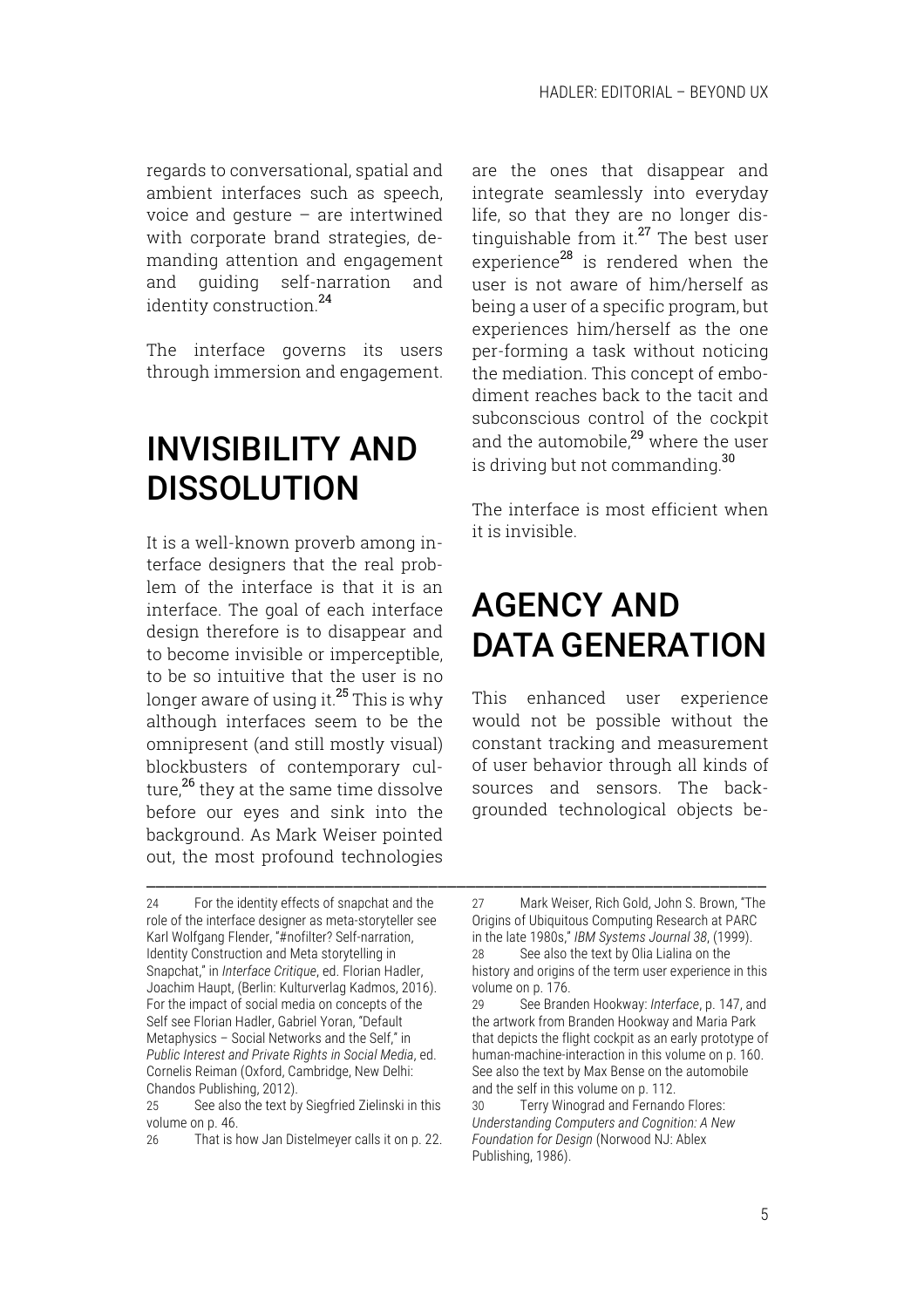come unreadable and imperceptible<sup>31</sup> and the networked computation no longer requires human interference and relies more and more on posthermeneutic APIs, AI and smart contracts. Optimizing algorithms are now working with real time data to deliver a context sensitive and user oriented interpretive interface that anticipates and predicts the user's needs and expectations and guides the user with subtle affordances towards desired interactions. Behavioral patterns and conversion funnels, click-through-rates, page impressions and sales objectives, buzz, sentiment analysis, organic search and direct traffic as well as location tracking, heart rates, body weight, sleep cycles and social graphs form the currency of data – generated through the usage of interfaces. This data is used for constant optimization and A/B testing, integrating even deviation and misapplication, so that every abuse or violation might become a feature or a source of innovation.<sup>32</sup> The shift from linear media to instant interaction no longer provides a text that requires a rather passive reader. Instead, the user is presented with data or information that demands and incentivizes interactions, feedbacks and decisions.

The interface requires interaction to generate value.

## OUR PROGRAM

Interface Critique is not interested in the enhancement of usability, in mere ergonomic questions of design and architecture and in the optimization of user orientation or user experience. Interface Critique does not require a generally accepted definition of the interface. On the contrary: The obscurity and fuzziness of the term interface promises theoretical productivity and fruitful frictions among all kinds of disciplines. In order to render these diverse and multifaceted aspects of the interface visible, we need to expand our focus and include aesthetics, economics, engineering, politics, history, philosophy, sociology, coding, architecture, art, design and many more. Interface Critique strives to expose the implicit agencies, conditions and contingencies of interfaces, applications and apparatuses. Interface Critique encourages comprehensive and transdisciplinary perspectives and promotes an understanding of the interface as a dynamic cultural phenomenon. Interface Critique acknowledges that the discourse on interfaces is neither new nor groundbreaking and therefore intends to resurface old texts and discourses, either through translation, republication or initial publication if they haven't been or are no longer avai-

<sup>31</sup> Some artistic / activist projects aim to render these techno-ecological surroundings and especially technologies of surveillance visible again, see for example the work of Julian Oliver (https://julianoliver.com/, accessed on march  $7<sup>th</sup>$ 2018) like *men in grey*

<sup>(</sup>https://criticalengineering.org/projects/men-ingrey/, accessed on march 7th 2018) or *the unplug* 

<sup>––––––––––––––––––––––––––––––––––––––––––––––––––––––––––––––––––</sup> *device* (https://plugunplug.net/, accessed on march  $7^{th}$  2018).

<sup>32</sup> See also Florian Hadler, "Von der Subversion zur Strategie. Anmerkungen zur diskursiven Karriere des Narrativs der Zweckentfremdung," in *Zweckentfremdung: 'Unsachgemäßer' Gebrauch als kulturelle Praxis*, ed. Maria Dillschnitter, David Keller (Paderborn: Fink, 2016).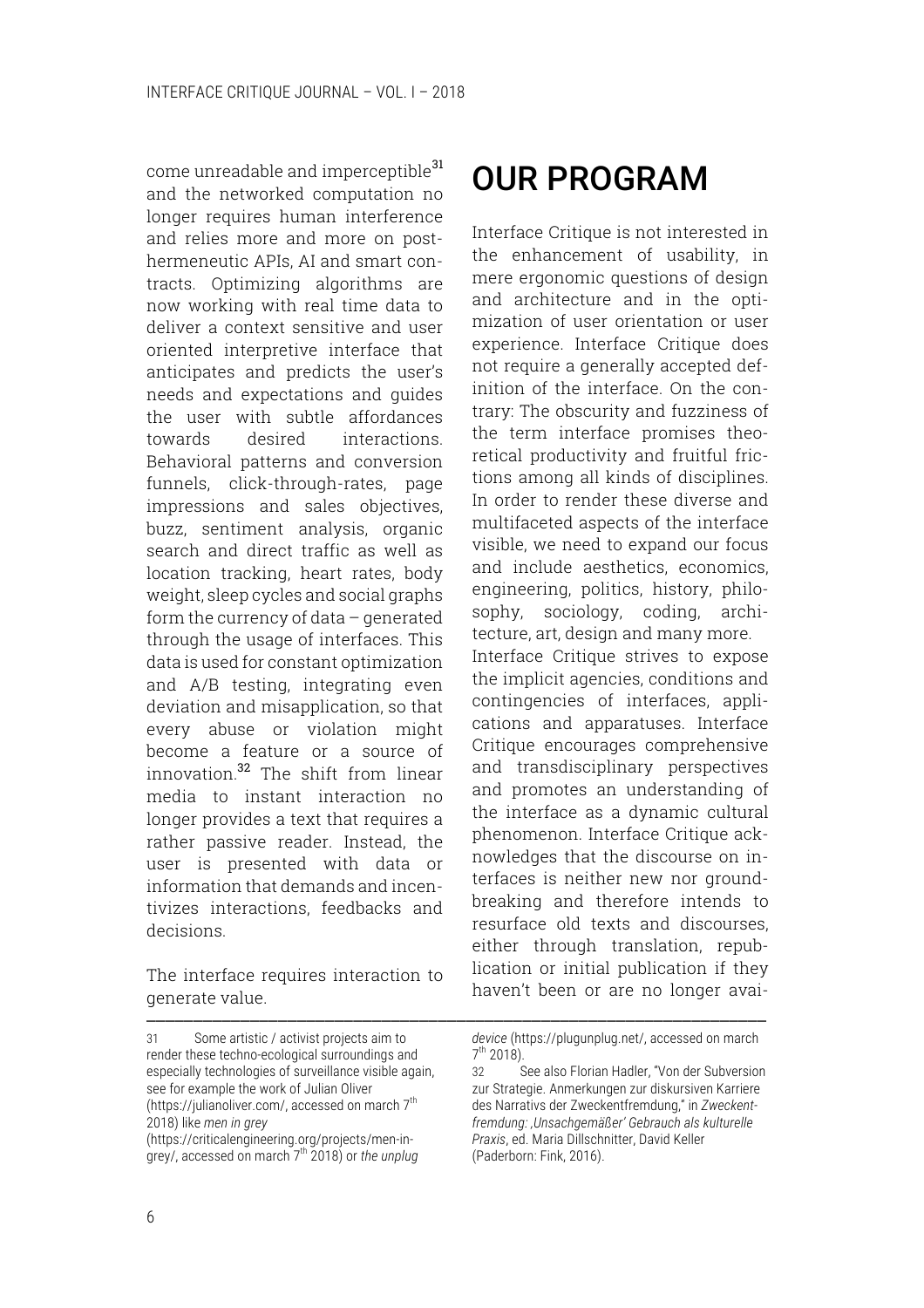lable.<sup>33</sup> And last but not least, Interface Critique actively seeks to expand these viewpoints beyond the western European framework and to include more female authors and contributors.<sup>34</sup>

This first issue tackles the versatility of the interface in five preliminary and deeply interlinked sections:

PROGRAMMATIC, where approaches for the analysis and production of interfaces are developed.

GENEALOGIES, where the histories, origins and predecessors of current interfaces are investigated.

PHILOSOPHIES, where conceptual and metaphysical assumptions of informatics and the interface are discussed.

PROJECTS, where concrete engineering and artistic practices engaging with interfaces are presented.

POLITICS, where the social relevance and implications of interfaces are highlighted.

# THANK YOU

This journal wouldn't be possible without the goodwill of and support by a whole range of people. We are thankful to the following people and institutions:

Mari Matsutoya for proofreading selected articles, Joel Scott for translating the essay by Max Bense, Joachim Haupt for accompanying the first steps of the project back in 2014.<sup>35</sup> Helene von Schwichow for the support during the kickoff of this journal in 2017, Alexander W. Schindler for supporting my never ending struggle with MS Word, the Heidelberg University Library and especially Dr. Maria Effinger and Dr. Katrin Bemmann for their incredible infrastructural support through their network arthistoricum.net (and Petra Zimmermann for introducing us), Frank Krabbes and his colleagues for their advice and support on print-production, the HfG Karlsruhe for financial support for translation and proofreading and especially Prof. Dr. Siegfried Zielinski for the permission to publish one of his older texts, the Vilém Flusser Archive at the Berlin University of the Arts and especially Dr. Anita Jòri for granting us access and facilitating important contacts, Miguel Gustavo Flusser for the permission to publish an until now unpublished letter from

33 As long as we can obtain non-exclusive publishing rights

––––––––––––––––––––––––––––––––––––––––––––––––––––––––––––––––––

<sup>34</sup> Unfortunately, this initial volume – with a gender ratio of 2,17:1 and all authors from the EU or US – does not live up to these standards. But we will give our best to achieve them in the next volumes.

<sup>35</sup> Which included the initial conference in 2014 at the Berlin University of the Arts, and the editing of the first anthology in 2016: Florian Hadler, Joachim Haupt, eds., *Interface Critique* (Berlin: Kulturverlag Kadmos, 2016).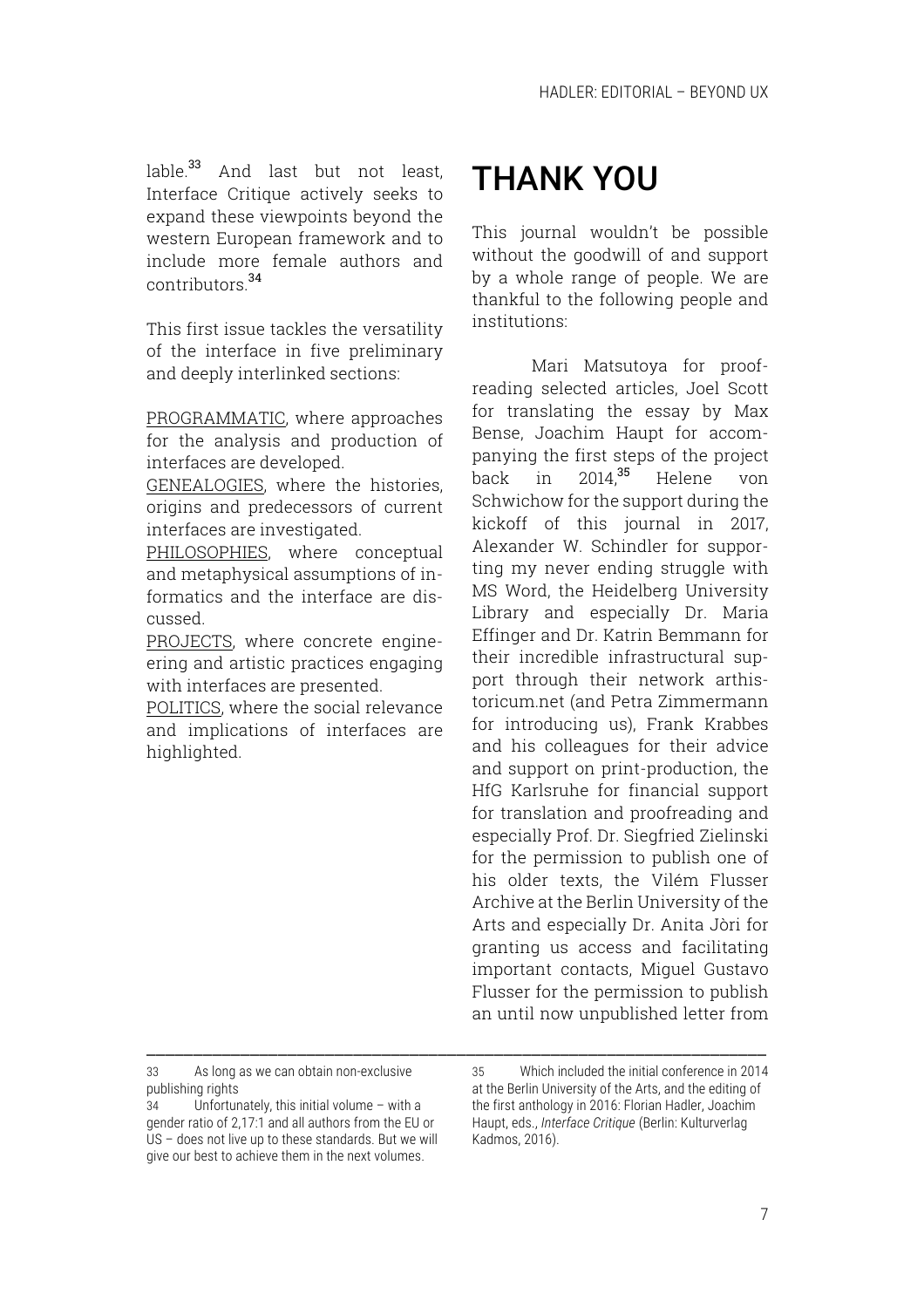Vilém Flusser and Prof. Dr. Elisabeth Walther-Bense (who sadly passed away this January) for the permission to translate and publish an essay by Max Bense.

We also wish to thank all contributing authors who invested their time and energy and we are incredibly glad that we could convince every single one to believe in this project.

And I am especially grateful for the support of my two co-editors: Daniel Irrgang – without his publishing and editing experience and efficiency, and his professional network, this journal would not meet even basic scientific standards. Alice Soiné – without her insistence and perseverance, dedication and

commitment, research and neverending work, this journal would never have happened.

All texts are available online and open access at interfacecritique.net.

*Florian Hadler, Berlin, March 2018*